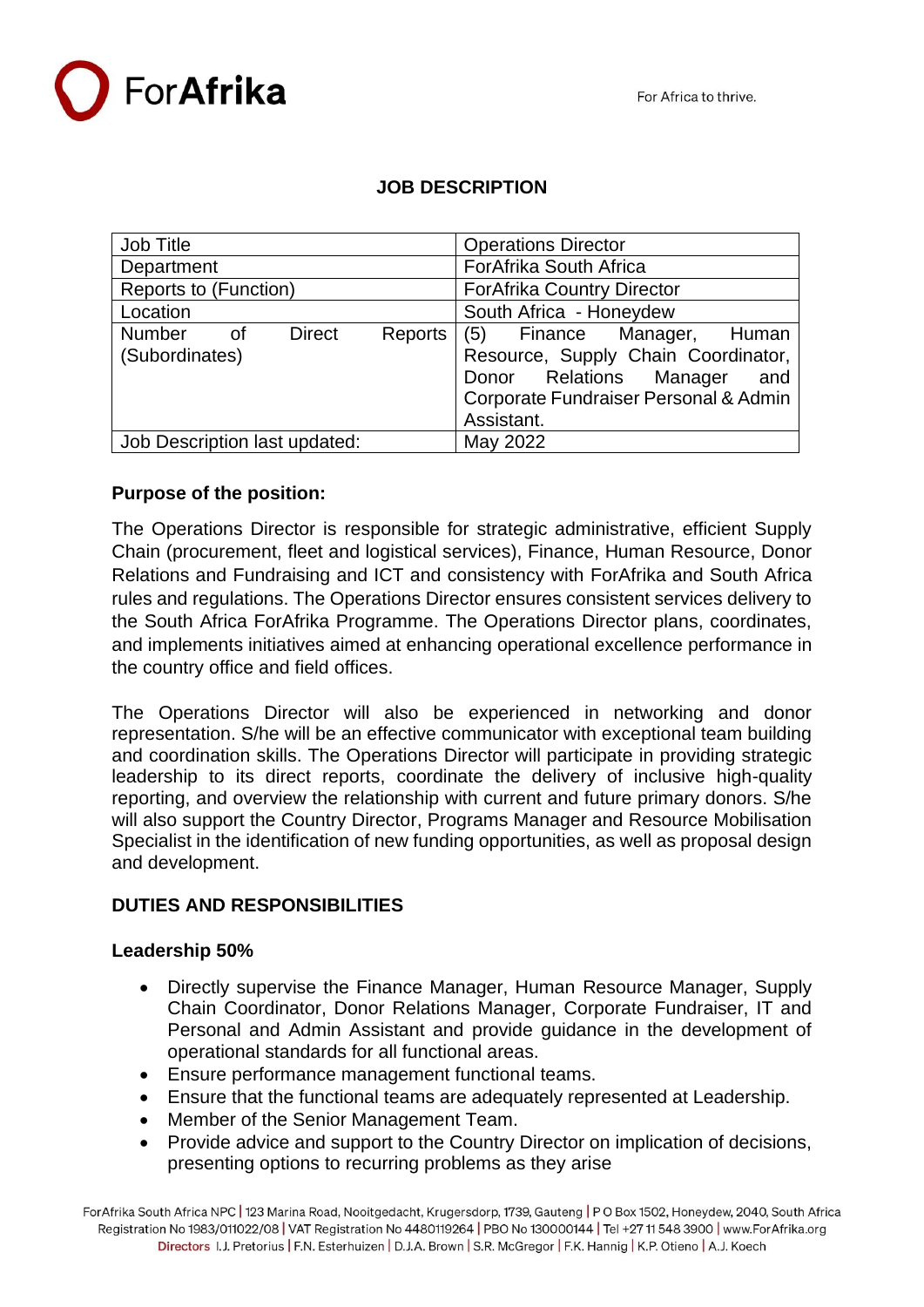ForAfrika

- Provide inputs and coordinate the development of strategies to ensure a high degree of standardization, consolidation and rationalization of systems, processes, policies and procedures to improve the quality of internal support services delivery at SA ForAfrika.
- Manage day to day administration of the functional teams, and deal with problems and emergencies as needed / arise.
- Raise compliance issues proactively with the Finance and Programs Manager, and Country Director.
- Keep internal project tracker updated with all relevant milestones, the status of amendments and/or extensions, and ensure essential documents are uploaded properly.

Monitor and evaluate support services operations, programmes, processes and / or practices for quality and effectiveness, and make recommendations for improvement

## **Service Providers 20%**

Manage the relationship with and the performance of the South Africa ForAfrika services providers such as:

**Travel** Airport transfer Corporate Lawyer in coordination with HR Manager Security to staff Cleaning services

Monitor and evaluate support services operations, programmes, processes and / or practices for quality and effectiveness, and make recommendations for improvement

# **Support to Country Director (20%)**

- Ensure current operational policies and procedures are implemented across the Program
- Ensure compliance with key policies and procedures
- Explore specific system requirements and coordinate implementation of such systems within time and budget.
- Review, recommend and implement changes to workflow processes across and within different units of Operations team to increase speed, efficiency and value for money.

# **Communication (10%)**

- Participate in sector/cluster working groups in collaboration with technical program leads as needed.
- Develop capacity statements to facilitate regular donor communication and updates. This includes consolidated monthly "Country Updates" and grant/project/donor specific updates as needed.

For Afrika South Africa NPC | 123 Marina Road, Nooitgedacht, Krugersdorp, 1739, Gauteng | PO Box 1502, Honeydew, 2040, South Africa Registration No 1983/011022/08 | VAT Registration No 4480119264 | PBO No 130000144 | Tel +27 11 548 3900 | www.ForAfrika.org Directors I.J. Pretorius | F.N. Esterhuizen | D.J.A. Brown | S.R. McGregor | F.K. Hannig | K.P. Otieno | A.J. Koech